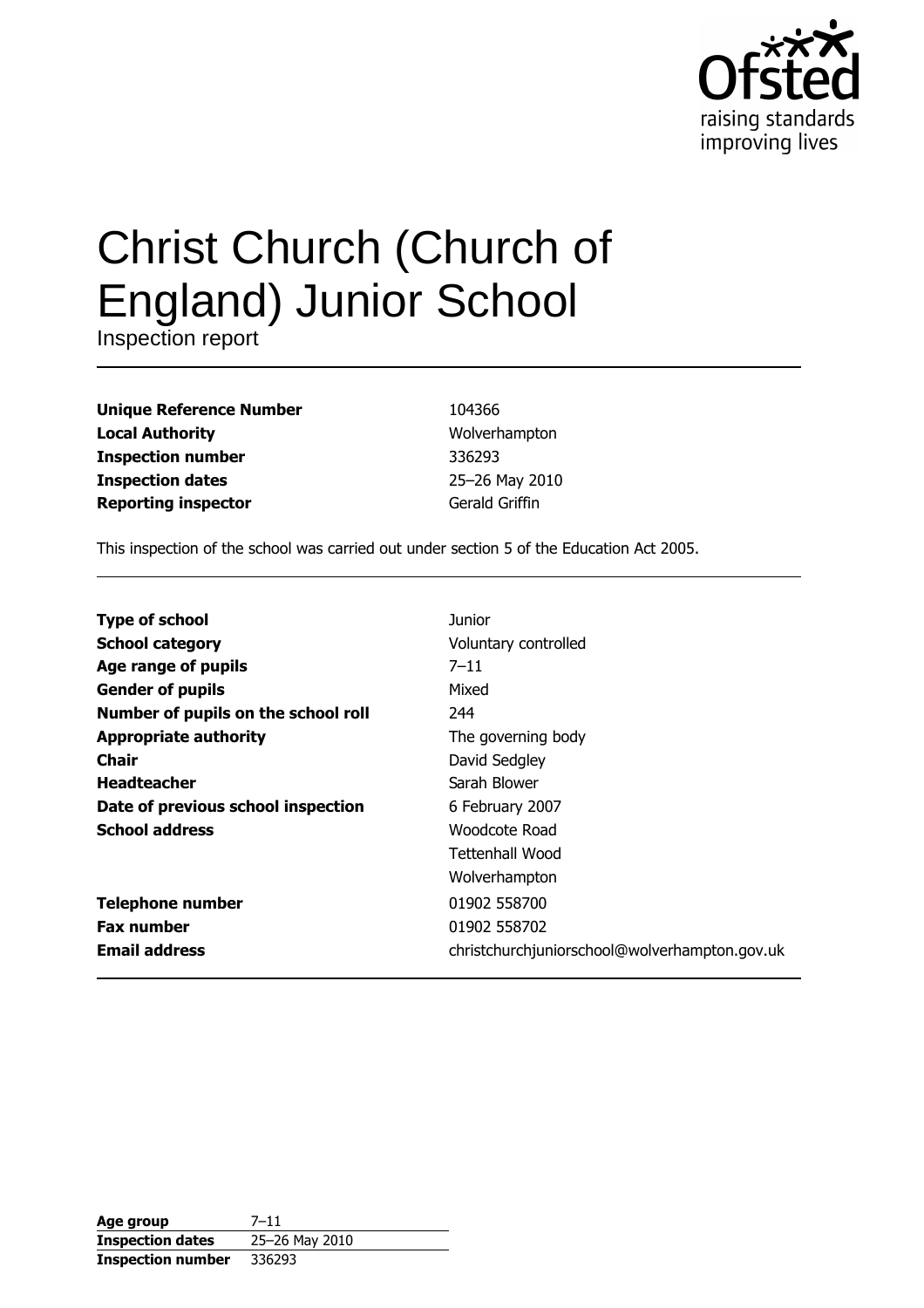The Office for Standards in Education, Children's Services and Skills (Ofsted) regulates and inspects to achieve excellence in the care of children and young people, and in education and skills for learners of all ages. It regulates and inspects childcare and children's social care, and inspects the Children and Family Court Advisory Support Service (Cafcass), schools, colleges, initial teacher training, work-based learning and skills training, adult and community learning, and education and training in prisons and other secure establishments. It rates council children's services, and inspects services for looked after children, safequarding and child protection.

Further copies of this report are obtainable from the school. Under the Education Act 2005, the school must provide a copy of this report free of charge to certain categories of people. A charge not exceeding the full cost of reproduction may be made for any other copies supplied.

If you would like a copy of this document in a different format, such as large print or Braille, please telephone 08456 404045, or email enquiries@ofsted.gov.uk.

You may copy all or parts of this document for non-commercial educational purposes, as long as you give details of the source and date of publication and do not alter the documentation in any way.

Royal Exchange Buildings St Ann's Square Manchester M2 7LA T: 08456 404045 Textphone: 0161 618 8524 E: enquiries@ofsted.gov.uk W: www.ofsted.gov.uk © Crown copyright 2010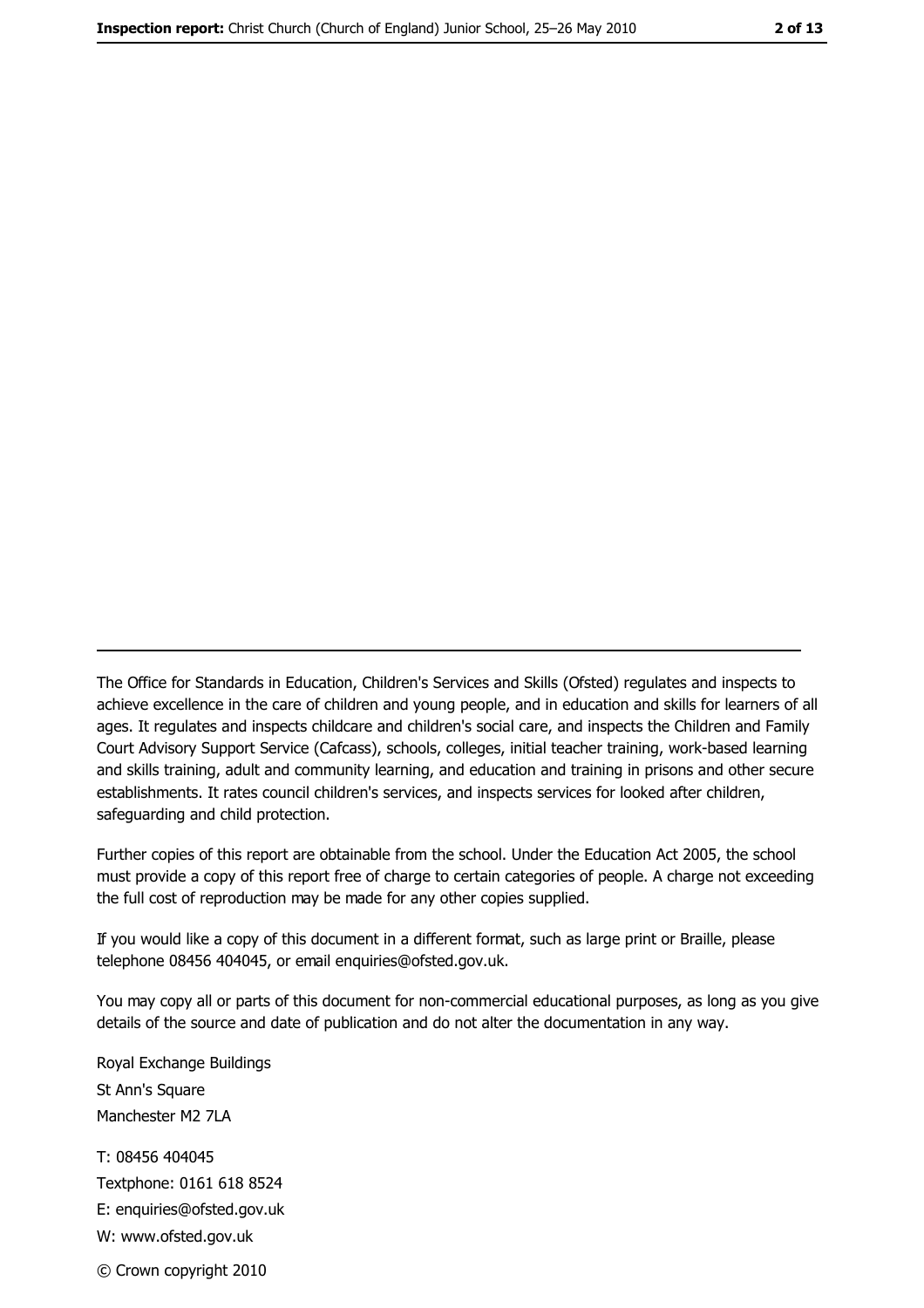## **Introduction**

This inspection was carried out by three additional inspectors. The inspectors visited 15 lessons taught by nine teachers. They observed break times, and held meetings with governors, staff and groups of pupils. Inspectors scrutinised pupils' work, progress records, teachers' lesson plans, school improvement plans, policies and reports. They analysed 96 pupils' questionnaires, 10 staff questionnaires and 117 parents' and carers' questionnaires.

The inspection team reviewed many aspects of the school's work. It looked in detail at the following:

- the progress made by pupils in science.  $\blacksquare$
- the quality of the challenge that teachers provide to secure good progress for pupils  $\blacksquare$ with special educational needs and/or disabilities.
- the effectiveness of improvement planning to accelerate progress in all subjects and  $\blacksquare$ for all pupils.

## **Information about the school**

Christ Church is an average size primary school. Two thirds of the pupils are White British and one fifth are of Indian heritage. The remainder come from a wide range of minority ethnic backgrounds. One fifth of all pupils speak languages other than English at home. None of them are at the early stages of learning the language. The proportion of pupils with special educational needs and/or disabilities is average. Most of these have moderate learning difficulties. The school has recently gained a number of awards including Activemark and Healthy Schools status. The Playkidz breakfast club on the site is managed privately and inspected separately.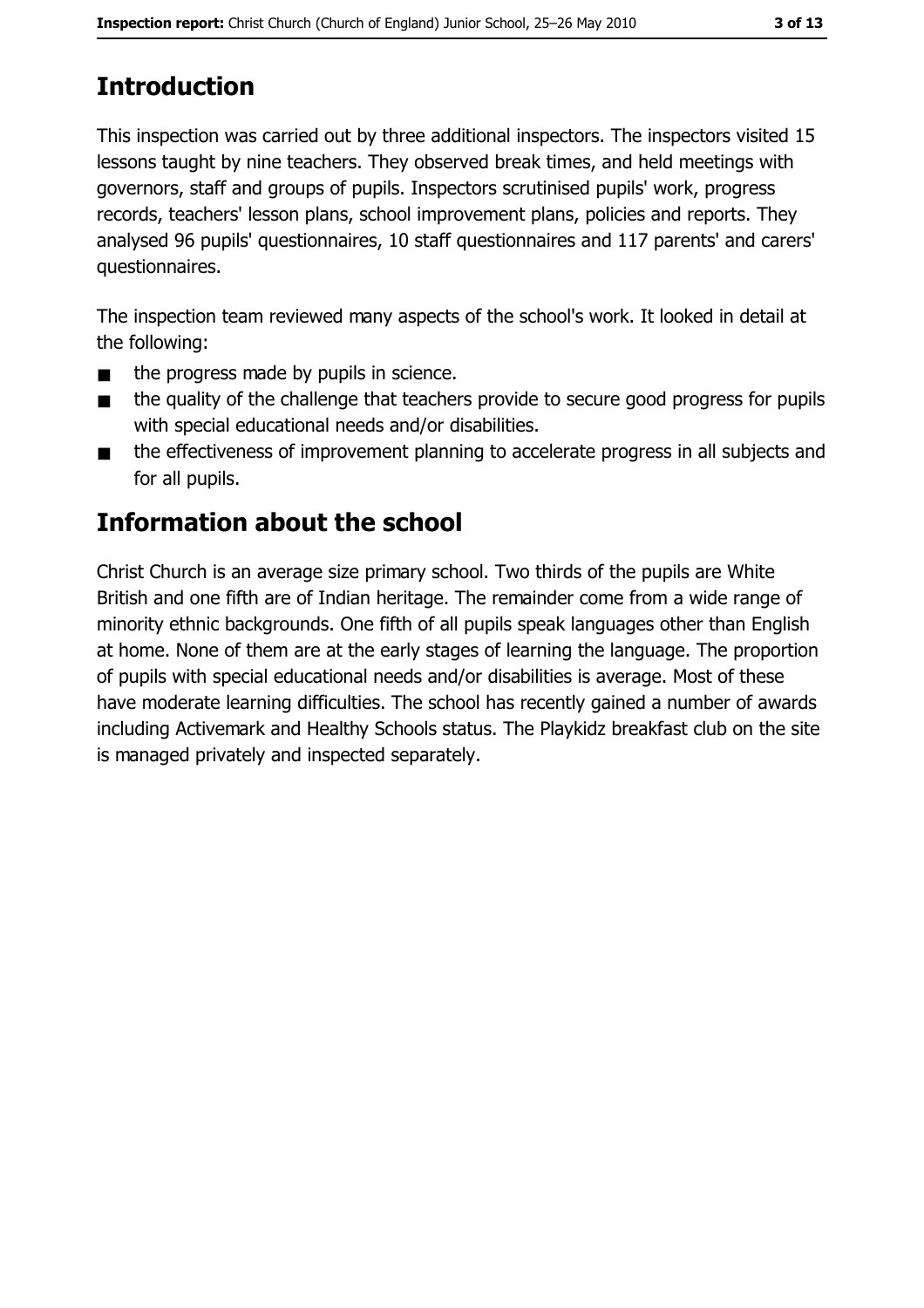Inspection grades: 1 is outstanding, 2 is good, 3 is satisfactory, and 4 is inadequate Please turn to the glossary for a description of the grades and inspection terms

# **Inspection judgements**

## Overall effectiveness: how good is the school?

## The school's capacity for sustained improvement

## **Main findings**

Christ Church is a good school in which pupils grow into articulate and mature young people. Parents and carers are extremely pleased with the quality of education the school provides. Typically one wrote, 'I am very pleased with the progress my daughter is making. The school cares for the pupils very well in its friendly learning environment. Pupils' achievement, the quality of teaching, the curriculum, care guidance and support and leadership have all improved since the last inspection and are good. Above average attainment has been sustained. The school's effective improvement plans have successfully tackled recent slow progress in science and by some pupils with special education needs and/or disabilities. The headteacher's determined drive to improve the school is confidently articulated and enthusiastically embraced by staff. Leaders' rigorous monitoring of the school's performance provides them with secure and accurate information for self-evaluation. This leadership record shows the school has a good capacity to improve further.

Pupils are very well cared for and feel very safe in school. They enjoy all that the school offers and this is reflected in their above average attendance. They behave well. Pupils' thoughtful reflection on their own feelings and those of others is one example of their good spiritual, moral, social and cultural education. Pupils have positive attitudes towards learning but are not always sure what they need to do next to make their work better because the quality of marking and other feedback is inconsistent.

In lessons relationships are positive. Teachers used resources imaginatively to engage and develop learning. Pupils worked hard and made good progress because their work was challenging. Sometimes progress slowed when a rapid pace of learning was not sustained throughout the lesson. Typically, this was when introductions lasted too long or when instructions were not clear enough to enable pupils to make a quick start to new work. The lively curriculum provides a good range of sports and other clubs and educational visits that raise ambition and broaden pupils' horizons.

### What does the school need to do to improve further?

- Secure a consistently good pace to learning so that pupils are fully stretched by:  $\blacksquare$ 
	- ensuring lesson introductions do not last too long
	- providing pupils with clear instructions so that they can make a prompt start to their work.
	- Sharpen the quality of marking and other feedback to pupils so that they better understand how to improve their work.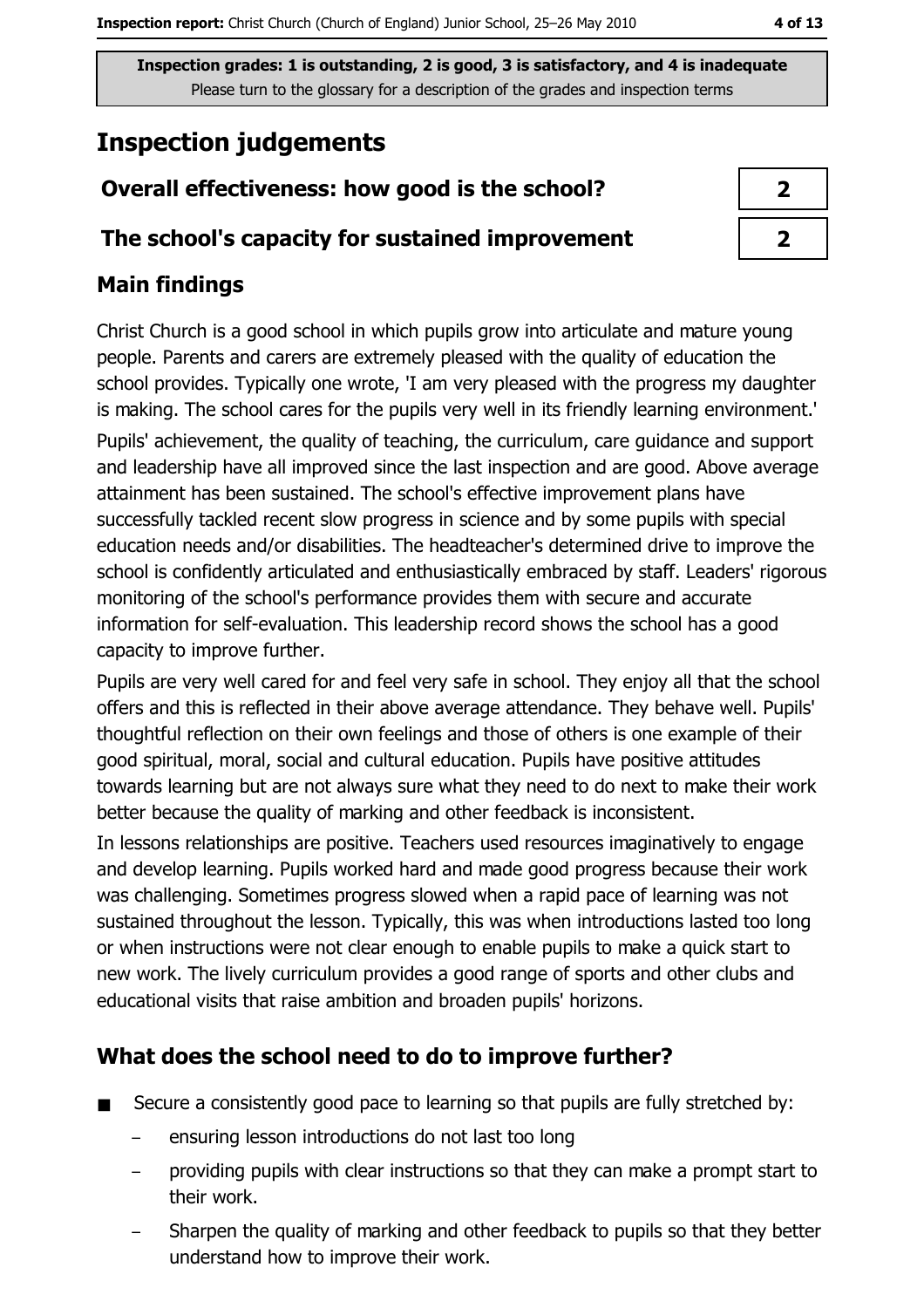Inspection grades: 1 is outstanding, 2 is good, 3 is satisfactory, and 4 is inadequate Please turn to the glossary for a description of the grades and inspection terms

## **Outcomes for individuals and groups of pupils**

All groups of pupils, including those with special educational needs and/or disabilities and those that speak languages other than English at home, enjoy learning, and their achievement is good. The learning observed in lessons was good and sometimes outstanding. Pupils' planning and research skills are developing well and many are already proficient as independent learners. In lessons seen, pupils were curious and confidently discussed ideas in small groups and with their class without fear of making a mistake. This promoted pupils' communication skills and understanding well. However, occasionally pupils chattered when the pace of learning slowed. The better progress of pupils with special education needs and/or disabilities has been helped by the school's good use of its robust tracking system, which quickly identifies those who are falling behind. Teachers provide these pupils with extra help which enables them to catch up missed work. Progress in science has accelerated because teachers plan good opportunities for pupils to apply their scientific knowledge in experiments and investigations.

A strong moral code supports pupils' good behaviour. Pupils work productively in teams and have a well developed understanding of the diversity of British culture. Pupils are confident that the rare cases of bullying will be quickly resolved by the school. They know how to keep others and themselves safe, for example on the internet. They do their best to eat a healthy diet and take plenty of exercise, which is reflected in the school's national awards. Pupils are keen to take responsibility. For example, the school council regularly provides feedback to school leaders about how pupils learn best, which is helping the school plan exciting and relevant lesson. Pupils collect generously for charity. Positive attitudes and above average standards in the basic skills mean pupils' preparation for secondary school and future work is good.

| Pupils' achievement and the extent to which they enjoy their learning                                       |   |  |
|-------------------------------------------------------------------------------------------------------------|---|--|
| Taking into account:<br>Pupils' attainment <sup>1</sup>                                                     |   |  |
| The quality of pupils' learning and their progress                                                          |   |  |
| The quality of learning for pupils with special educational needs and/or<br>disabilities and their progress | 2 |  |
| The extent to which pupils feel safe                                                                        |   |  |
| <b>Pupils' behaviour</b>                                                                                    |   |  |

These are the grades for pupils' outcomes

#### $\overline{2}$

The grades for attainment and attendance are: 1 is high; 2 is above average; 3 is broadly average; and 4 is low.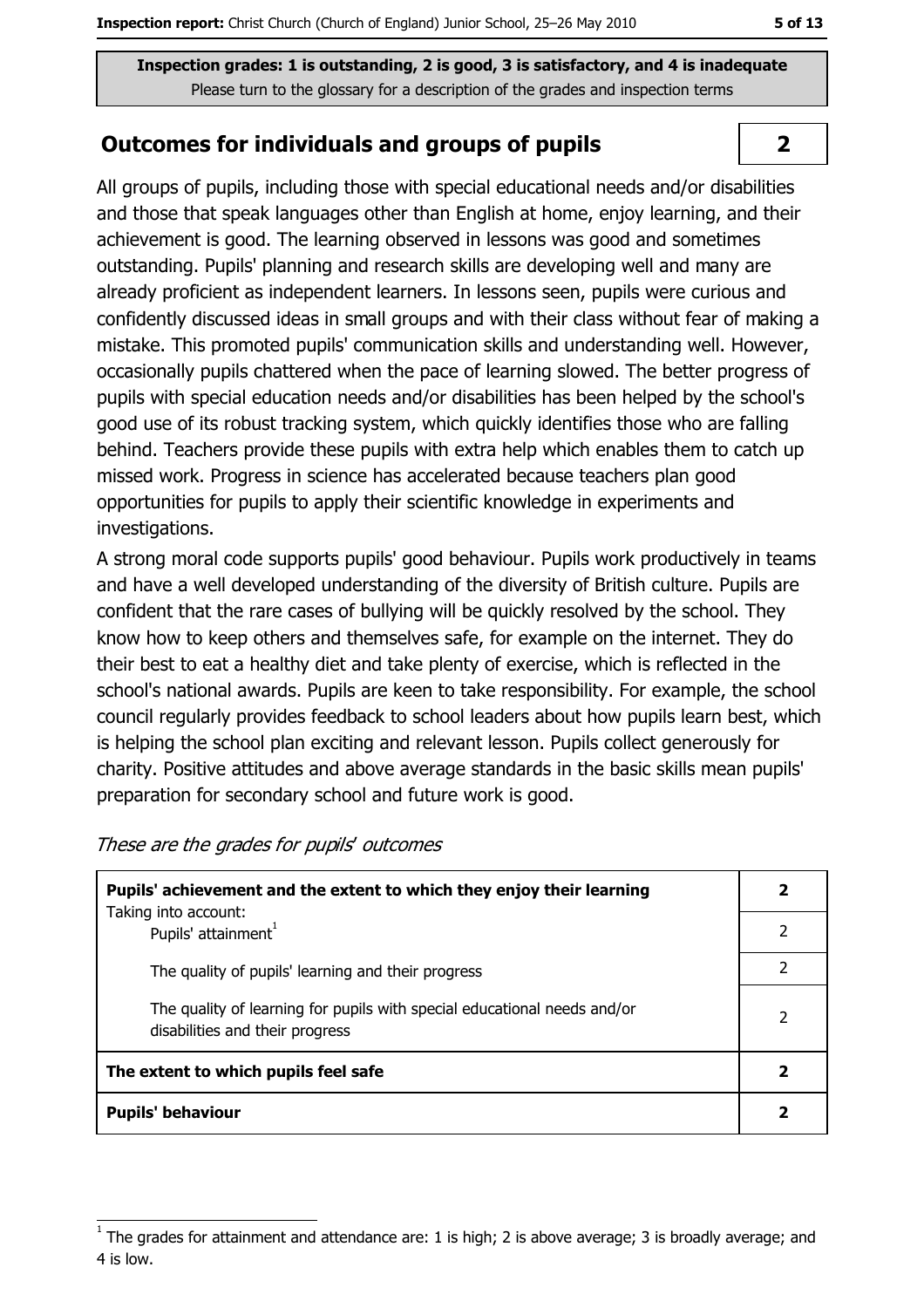| ۰.<br>× | ۰. | ۰.<br>., |
|---------|----|----------|
|---------|----|----------|

| Inspection grades: 1 is outstanding, 2 is good, 3 is satisfactory, and 4 is inadequate |
|----------------------------------------------------------------------------------------|
| Please turn to the glossary for a description of the grades and inspection terms       |

| The extent to which pupils adopt healthy lifestyles                                                                       | 2 |
|---------------------------------------------------------------------------------------------------------------------------|---|
| The extent to which pupils contribute to the school and wider community                                                   |   |
| The extent to which pupils develop workplace and other skills that will<br>contribute to their future economic well-being | 2 |
| Taking into account:<br>Pupils' attendance <sup>1</sup>                                                                   | 2 |
| The extent of pupils' spiritual, moral, social and cultural development                                                   |   |

#### How effective is the provision?

Teachers provide stimulating classrooms for pupils to work in. They use games and computers well to interest pupils and develop their understanding. Teachers use progress data effectively to plan work that matches the needs of each pupil so that they are well challenged. The school's priorities to improve marking and to ensure learning always proceeds at a lively pace are appropriate. Teaching assistants provide valuable support for learning, especially for pupils with special educational needs and/or disabilities and pupils who do not speak English at home.

The curriculum supports pupils' personal development well. For example, lively assemblies provide many opportunities for them to think about their actions and the behaviour of others. Music is a strength of the school and many pupils enjoy learning an instrument and singing in the choir. Visiting staff from a local secondary school enhance science by providing specialist teaching in Years 5 and 6. Well attended clubs, such as gardening, film and football add to pupils' enjoyment of school.

Pupils readily turn to teachers with a problem, confident in the knowledge that they will quickly resolve their worries. Pupils with special education needs and/or disabilities and those who speak other languages at home, receive sympathetic and effective support. The school's close liaison with local infant and secondary schools ensure pupils' smooth transition from one phase of education to the next. The school's targeted support for pupils whose circumstances have the potential to make them vulnerable is effective.

These are the grades for the quality of provision

| The quality of teaching                                                                                    |  |
|------------------------------------------------------------------------------------------------------------|--|
| Taking into account:<br>The use of assessment to support learning                                          |  |
| The extent to which the curriculum meets pupils' needs, including, where<br>relevant, through partnerships |  |
| The effectiveness of care, guidance and support                                                            |  |

#### How effective are leadership and management?

Leaders' challenging targets and plans to improve the school are communicated well to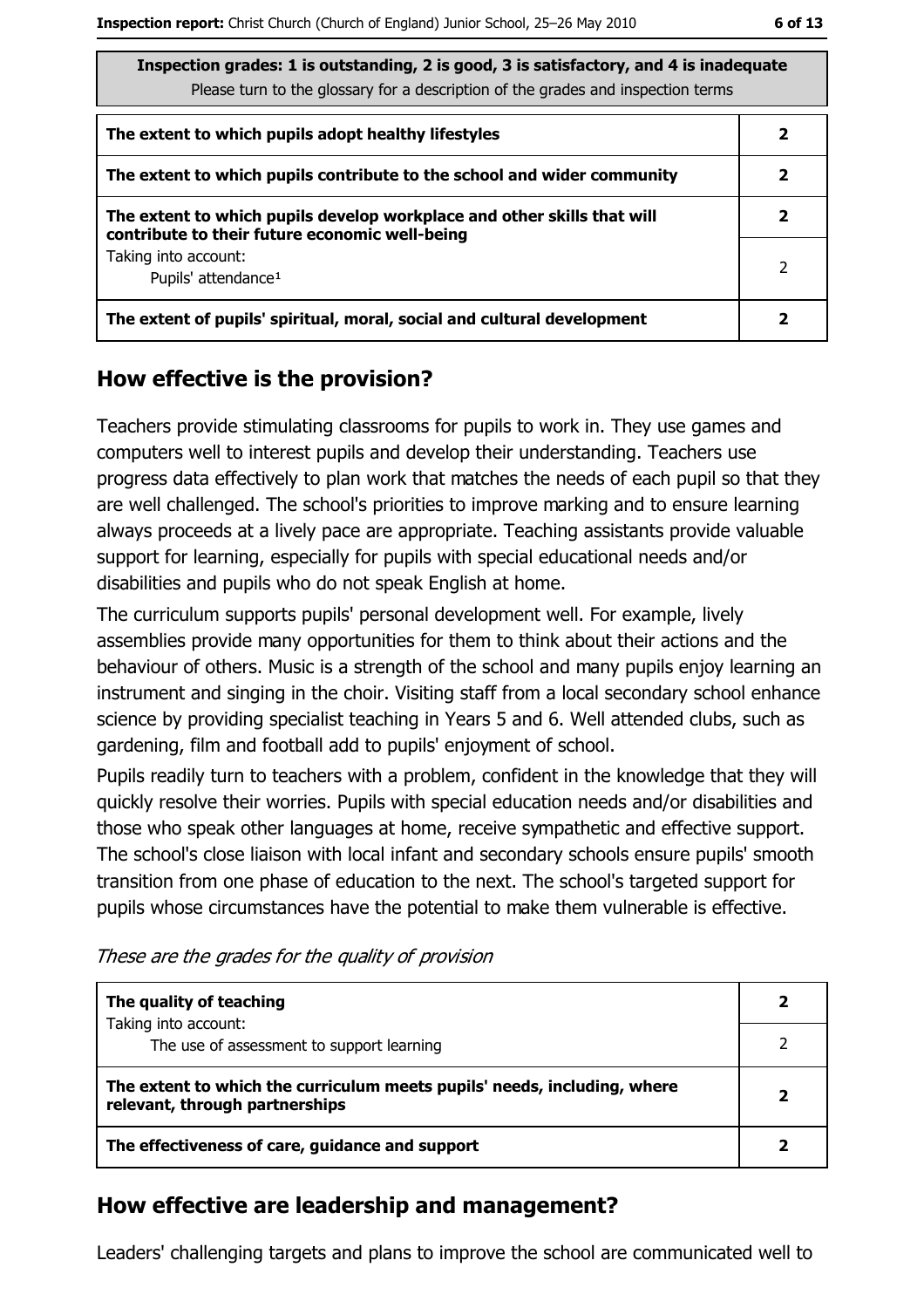#### Inspection grades: 1 is outstanding, 2 is good, 3 is satisfactory, and 4 is inadequate Please turn to the glossary for a description of the grades and inspection terms

stakeholders. Middle leaders are taking responsibility for checking standards and improvements in their areas. In its quest to be even better, the school is correctly working hard to fine tune their use of data to make their judgements on where further improvements can be made even better. Plans to improve teaching are having a positive impact. For example, training has sharpened teachers' skills at planning practical work in science. The governors are very supportive of the school and work hard on its behalf. They challenge the school robustly over its performance.

The school successfully places a high priority on safety and safeguarding. Child protection procedures are robust, regularly updated and fully meet current safeguarding requirements. The checks that the school makes on the suitability of adults to work with children are rigorous. The way the school is tackling previous inequalities for pupils with special education needs and/or disabilities and helping pupils who do not speak English at home to make good progress shows its plans to promote equal opportunities and eliminating discrimination are effective.

The school is a happy and harmonious society in which pupils from all backgrounds integrate well. There are many good examples of how the school promotes cohesion in the wider community. For example, its staff provide valuable support and guidance for vulnerable parents in the community that is bringing routines and stability to their home lives. Links with communities in India and Europe, that reflect its pupils' heritage, are rapidly developing.

| The effectiveness of leadership and management in embedding ambition and<br>driving improvement                                                                     | 2                       |
|---------------------------------------------------------------------------------------------------------------------------------------------------------------------|-------------------------|
| Taking into account:<br>The leadership and management of teaching and learning                                                                                      | 2                       |
| The effectiveness of the governing body in challenging and supporting the<br>school so that weaknesses are tackled decisively and statutory responsibilities<br>met | $\overline{\mathbf{2}}$ |
| The effectiveness of the school's engagement with parents and carers                                                                                                | $\overline{2}$          |
| The effectiveness of partnerships in promoting learning and well-being                                                                                              | $\overline{\mathbf{2}}$ |
| The effectiveness with which the school promotes equality of opportunity and<br>tackles discrimination                                                              | $\overline{2}$          |
| The effectiveness of safeguarding procedures                                                                                                                        | $\mathbf{z}$            |
| The effectiveness with which the school promotes community cohesion                                                                                                 | 2                       |
| The effectiveness with which the school deploys resources to achieve<br>value for money                                                                             | 2                       |

These are the grades for leadership and management

#### **Views of parents and carers**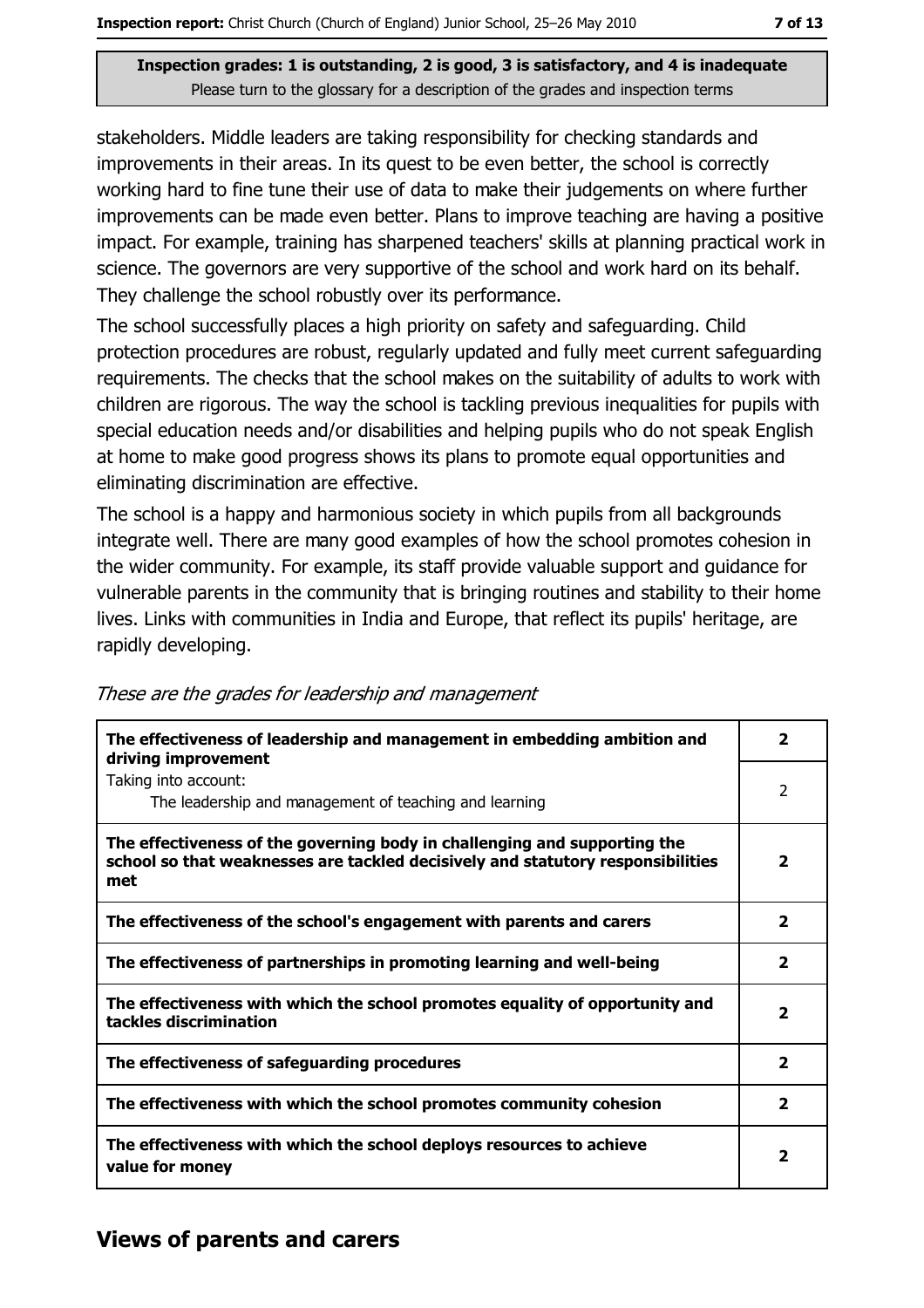Nearly half of all parents and carers returned a questionnaire. These showed they are very happy with the quality of education the school provides. Many added positive comments about how much their children enjoyed school and how confident they were about their children's safety. Many parents and carers said they felt the headteacher led the school well and that teachers were welcoming and approachable. Inspectors endorse these positive comments. A small number of parents wrote that they would like the school to provide more after school clubs. Inspectors found the school offers a good number and range of clubs, which are very popular.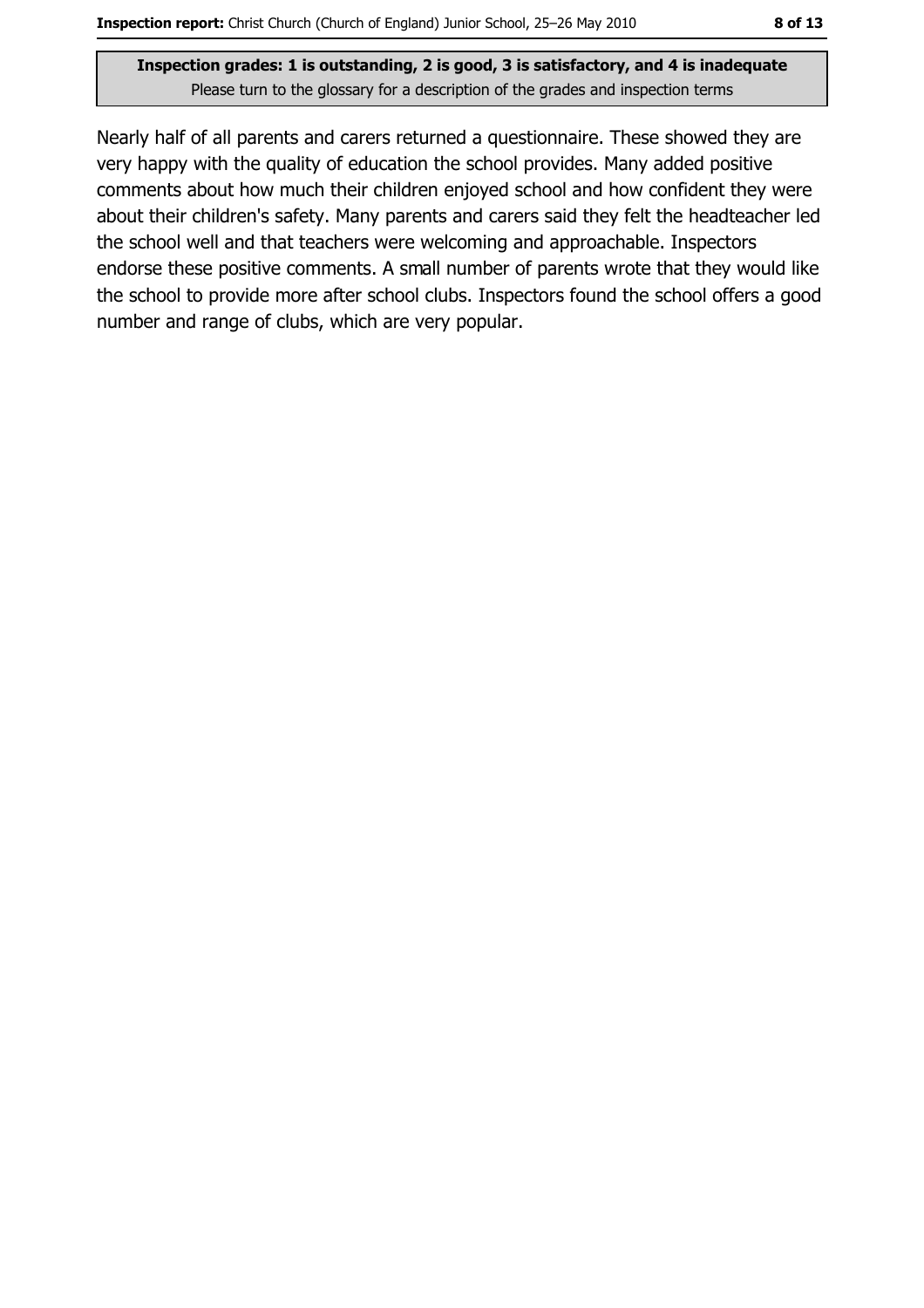#### Responses from parents and carers to Ofsted's questionnaire

Ofsted invited all the registered parents and carers of pupils registered at Christ Church (Church of England) Junior School to complete a questionnaire about their views of the school.

In the questionnaire, parents and carers were asked to record how strongly they agreed with 13 statements about the school. The inspection team received 117 completed questionnaires by the end of the on-site inspection. In total, there are 244 pupils registered at the school.

| <b>Statements</b>                                                                                                                                                                                                                                       |              | <b>Strongly</b><br><b>Agree</b><br><b>Agree</b> |              | <b>Disagree</b> |                |               | <b>Strongly</b><br>disagree |                |
|---------------------------------------------------------------------------------------------------------------------------------------------------------------------------------------------------------------------------------------------------------|--------------|-------------------------------------------------|--------------|-----------------|----------------|---------------|-----------------------------|----------------|
|                                                                                                                                                                                                                                                         | <b>Total</b> | $\frac{0}{0}$                                   | <b>Total</b> | $\frac{0}{0}$   | <b>Total</b>   | $\frac{0}{0}$ | <b>Total</b>                | $\frac{0}{0}$  |
| My child enjoys school                                                                                                                                                                                                                                  | 57           | 49                                              | 53           | 45              | $\overline{4}$ | 3             | 1                           | $\mathbf{1}$   |
| The school keeps my child<br>safe                                                                                                                                                                                                                       | 66           | 56                                              | 50           | 43              | $\mathbf{1}$   | $\mathbf{1}$  | 0                           | $\bf{0}$       |
| The school informs me<br>about my child's progress                                                                                                                                                                                                      | 41           | 35                                              | 70           | 60              | 4              | 3             | 0                           | 0              |
| My child is making enough<br>progress at this school                                                                                                                                                                                                    | 39           | 33                                              | 66           | 56              | 8              | 7             | 1                           | $\mathbf{1}$   |
| The teaching is good at this<br>school                                                                                                                                                                                                                  | 45           | 38                                              | 66           | 56              | 3              | 3             | 1                           | $\mathbf{1}$   |
| The school helps me to<br>support my child's learning                                                                                                                                                                                                   | 39           | 33                                              | 66           | 56              | $\overline{7}$ | 6             | 0                           | 0              |
| The school helps my child to<br>have a healthy lifestyle                                                                                                                                                                                                | 48           | 41                                              | 59           | 50              | 6              | 5             | 1                           | $\mathbf{1}$   |
| The school makes sure that<br>my child is well prepared for<br>the future (for example<br>changing year group,<br>changing school, and for<br>children who are finishing<br>school, entering further or<br>higher education, or<br>entering employment) | 37           | 32                                              | 68           | 58              | $\overline{4}$ | 3             | 0                           | $\mathbf 0$    |
| The school meets my child's<br>particular needs                                                                                                                                                                                                         | 38           | 32                                              | 68           | 58              | 8              | 7             | 0                           | $\mathbf 0$    |
| The school deals effectively<br>with unacceptable behaviour                                                                                                                                                                                             | 34           | 29                                              | 74           | 63              | 7              | 6             | 1                           | $\mathbf{1}$   |
| The school takes account of<br>my suggestions and<br>concerns                                                                                                                                                                                           | 33           | 28                                              | 69           | 59              | 6              | 5             | $\overline{2}$              | $\overline{2}$ |
| The school is led and<br>managed effectively                                                                                                                                                                                                            | 39           | 33                                              | 69           | 59              | $\overline{4}$ | 3             | 3                           | 3              |
| Overall, I am happy with my<br>child's experience at this<br>school                                                                                                                                                                                     | 48           | 41                                              | 61           | 52              | $\overline{4}$ | 3             | 1                           | $\mathbf{1}$   |

The table above summarises the responses that parents and carers made to each statement. The percentages indicate the proportion of parents and carers giving that response out of the total number of completed questionnaires. Where one or more parents and carers chose not to answer a particular question, the percentages will not add up to 100%.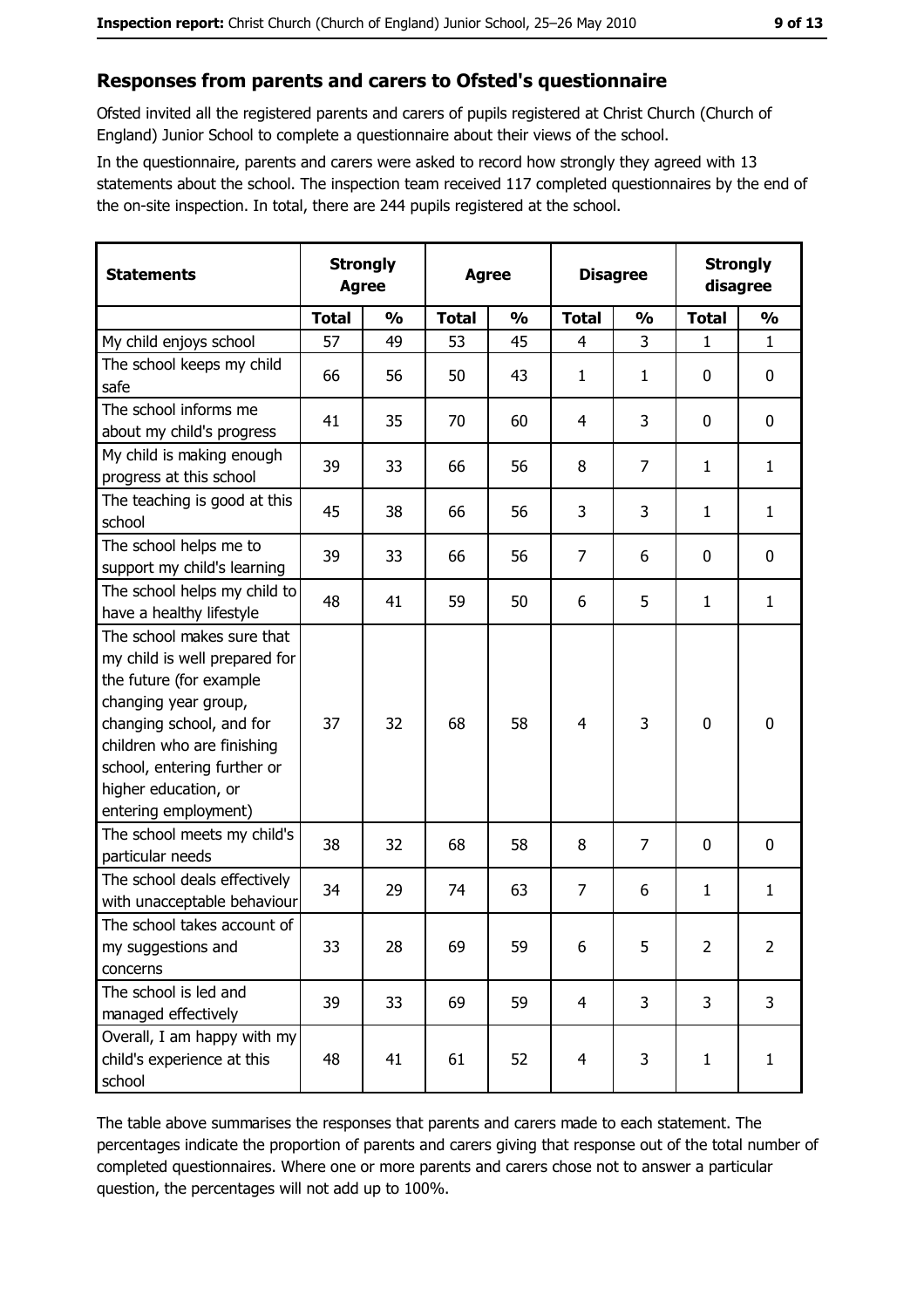## Glossary

| Grade   | <b>Judgement</b> | <b>Description</b>                                                                                                                                                                                                               |
|---------|------------------|----------------------------------------------------------------------------------------------------------------------------------------------------------------------------------------------------------------------------------|
| Grade 1 | Outstanding      | These features are highly effective. An oustanding<br>school provides exceptionally well for its pupils' needs.                                                                                                                  |
| Grade 2 | Good             | These are very positive features of a school. A school<br>that is good is serving its pupils well.                                                                                                                               |
| Grade 3 | Satisfactory     | These features are of reasonable quality. A satisfactory<br>school is providing adequately for its pupils.                                                                                                                       |
| Grade 4 | Inadequate       | These features are not of an acceptable standard. An<br>inadequate school needs to make significant<br>improvement in order to meet the needs of its pupils.<br>Ofsted inspectors will make further visits until it<br>improves. |

#### What inspection judgements mean

#### **Overall effectiveness of schools**

|                       | Overall effectiveness judgement (percentage of<br>schools) |      |                     |                   |
|-----------------------|------------------------------------------------------------|------|---------------------|-------------------|
| <b>Type of school</b> | <b>Outstanding</b>                                         | Good | <b>Satisfactory</b> | <b>Inadequate</b> |
| Nursery schools       | 51                                                         | 45   | 0                   | 4                 |
| Primary schools       | 6                                                          | 41   | 42                  | 10                |
| Secondary schools     | 8                                                          | 34   | 44                  | 14                |
| Sixth forms           | 10                                                         | 37   | 50                  | 3                 |
| Special schools       | 32                                                         | 38   | 25                  | 5                 |
| Pupil referral units  | 12                                                         | 43   | 31                  | 14                |
| All schools           | 9                                                          | 40   | 40                  | 10                |

New school inspection arrangements were introduced on 1 September 2009. This means that inspectors now make some additional judgements that were not made previously.

The data in the table above is for the period 1 September to 31 December 2009 and is the most recently published data available (see www.ofsted.gov.uk). Please note that the sample of schools inspected during the autumn term 2009 was not representative of all schools nationally, as weaker schools are inspected more frequently than good or outstanding schools.

Percentages are rounded and do not always add exactly to 100. Secondary school figures include those that have sixth forms, and sixth form figures include only the data specifically for sixth form inspection judgements.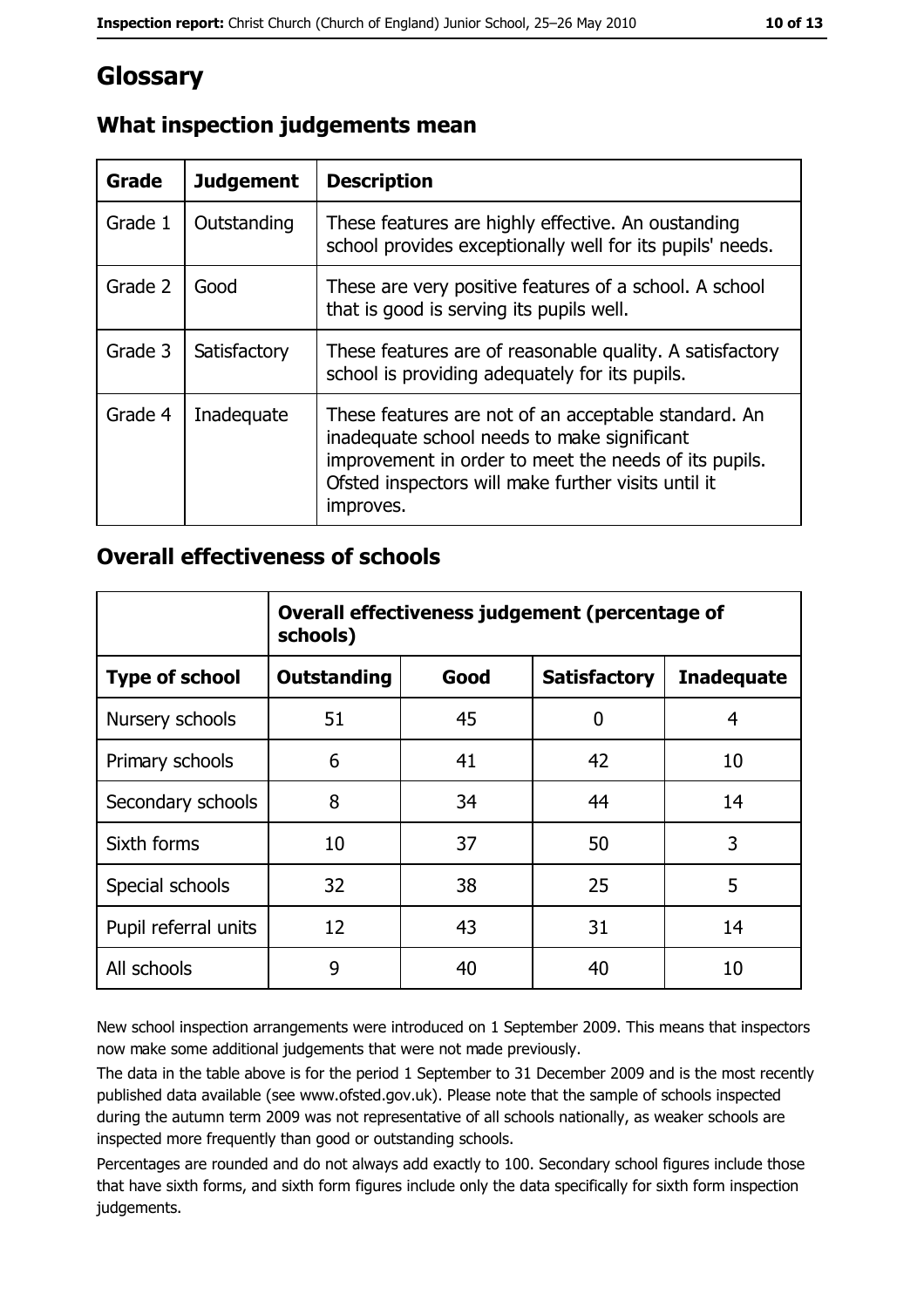## **Common terminology used by inspectors**

| Achievement:                  | the progress and success of a pupil in<br>their learning, development or training.                                                                                                                                                                                                                           |  |  |
|-------------------------------|--------------------------------------------------------------------------------------------------------------------------------------------------------------------------------------------------------------------------------------------------------------------------------------------------------------|--|--|
| Attainment:                   | the standard of the pupils' work shown by<br>test and examination results and in<br>lessons.                                                                                                                                                                                                                 |  |  |
| Capacity to improve:          | the proven ability of the school to<br>continue improving. Inspectors base this<br>judgement on what the school has<br>accomplished so far and on the quality of<br>its systems to maintain improvement.                                                                                                     |  |  |
| Leadership and management:    | the contribution of all the staff with<br>responsibilities, not just the headteacher,<br>to identifying priorities, directing and<br>motivating staff and running the school.                                                                                                                                |  |  |
| Learning:                     | how well pupils acquire knowledge,<br>develop their understanding, learn and<br>practise skills and are developing their<br>competence as learners.                                                                                                                                                          |  |  |
| <b>Overall effectiveness:</b> | inspectors form a judgement on a school's<br>overall effectiveness based on the findings<br>from their inspection of the school. The<br>following judgements, in particular,<br>influence what the overall effectiveness<br>judgement will be.                                                               |  |  |
|                               | The school's capacity for sustained<br>improvement.<br>Outcomes for individuals and groups<br>of pupils.<br>The quality of teaching.<br>The extent to which the curriculum<br>meets pupil's needs, including where<br>relevant, through partnerships.<br>The effectiveness of care, guidance<br>and support. |  |  |
| Progress:                     | the rate at which pupils are learning in<br>lessons and over longer periods of time. It<br>is often measured by comparing the<br>pupils' attainment at the end of a key<br>stage with their attainment when they<br>started.                                                                                 |  |  |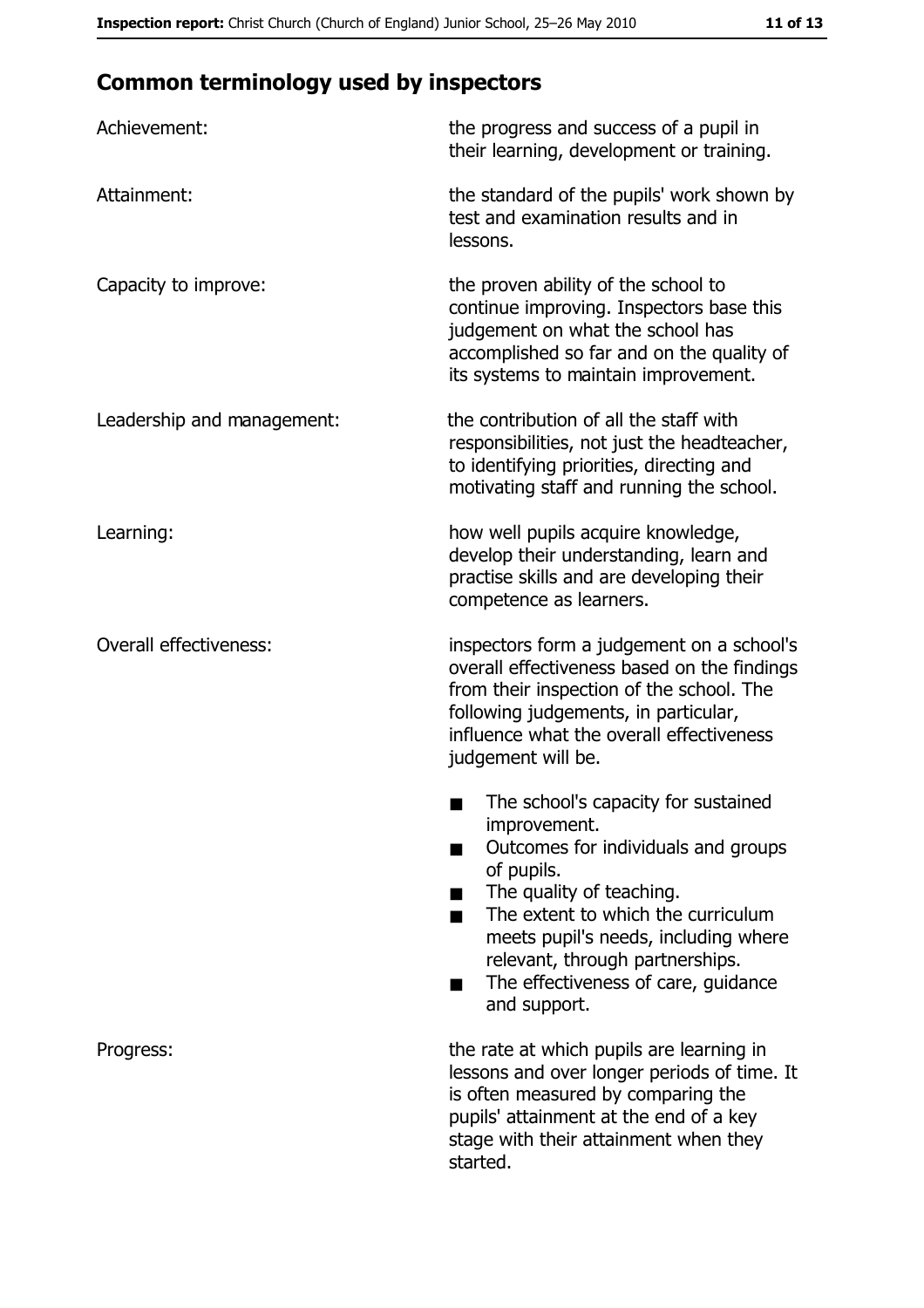This letter is provided for the school, parents and carers to share with their children. It describes Ofsted's main findings from the inspection of their school.



27 May 2010

Dear pupils

Inspection of Christ Church (Church of England) Junior School, Wolverhampton, WV6  $81G$ 

Thank you for being so polite and friendly when we visited your school recently. We enjoyed our visit and having the opportunity to talk to some of you and to see you in lessons and at play. I especially enjoyed joining you for assembly and hearing your hearty singing. You are rightly proud of the school's happy atmosphere in which you all get on so well together. Christ Church is a good school and it is improving. Here are some of the things we found out:

You make good progress in your lessons.

You told us you enjoy school and feel very safe and secure.

You try your very best to eat a healthy diet and take plenty of exercise.

Your behaviour is good.

You attend very regularly.

You have good relationships with your teachers and you try hard for them.

The curriculum provides you with exciting clubs and visits, which you enjoy.

Adults look after you well and are always ready to help you.

The headteacher and staff are working hard to make the school get better.

We have asked the school to do two things to help you do even better in your learning: Help you to always learn at a fast rate by making sure lesson introductions do not last too long and by giving you clear instruction so that you can make a quick start to your work.

Provide you with more information about how you can improve your work.

All of you can help the school by continuing to try your best in lessons, behaving well and attending regularly. We wish you all the best in the future.

Yours sincerely

Gerald Griffin

Lead inspector